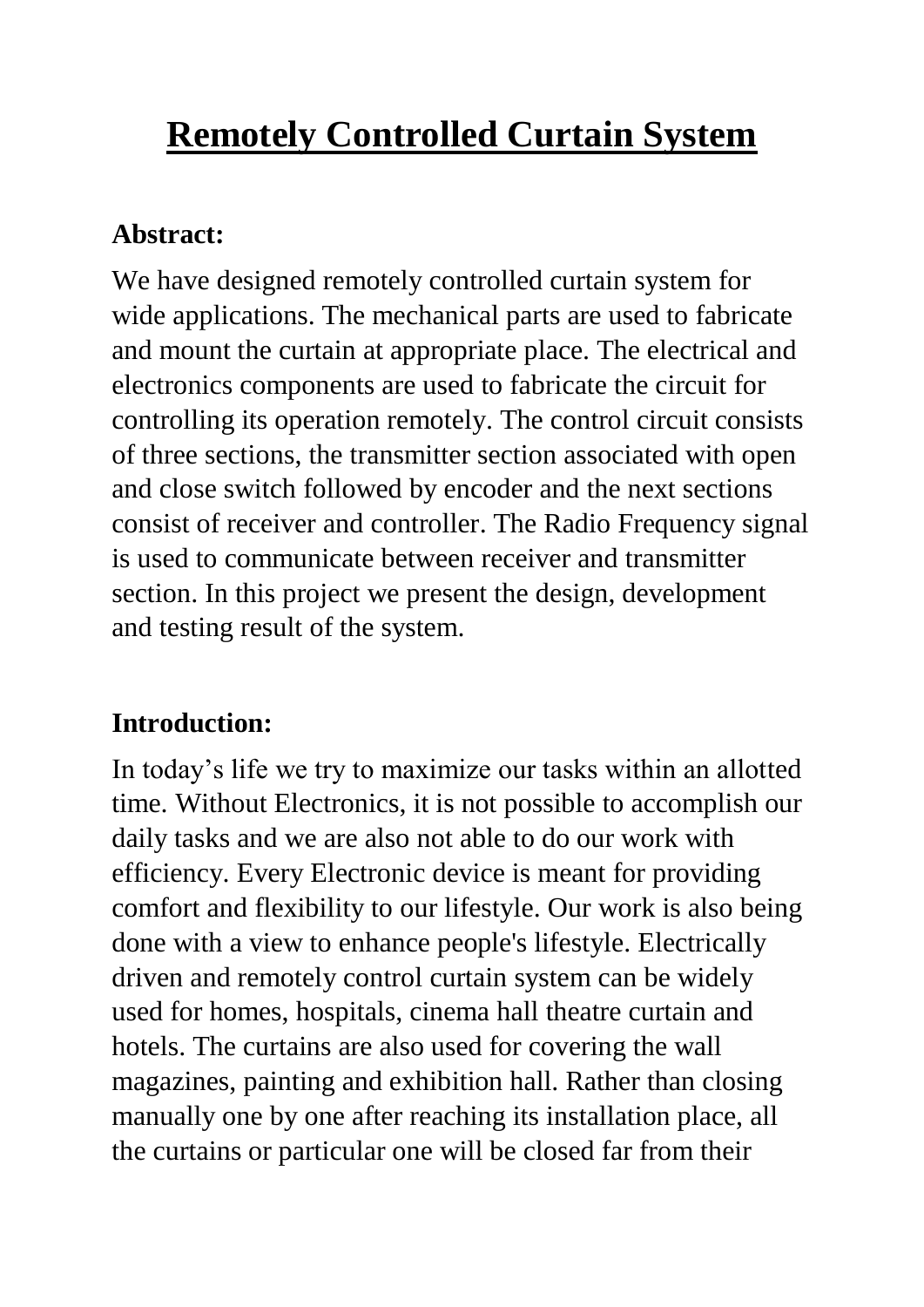mounting place. Again, for physical disabled or elderly person, those are suffered from movement disorder find difficult to close each window curtain manually [1-5]. In designing a remote controlled electrically driven curtain system, emphasize has been given in building up a reliable and flexible system that can be easily operated and adapted for a closed or open environment. Therefore, for the purpose of this work some specific deliberate choices were made on the type of platforms, hardware components and mode of operation of the curtain system.

#### **Block Diagram:**